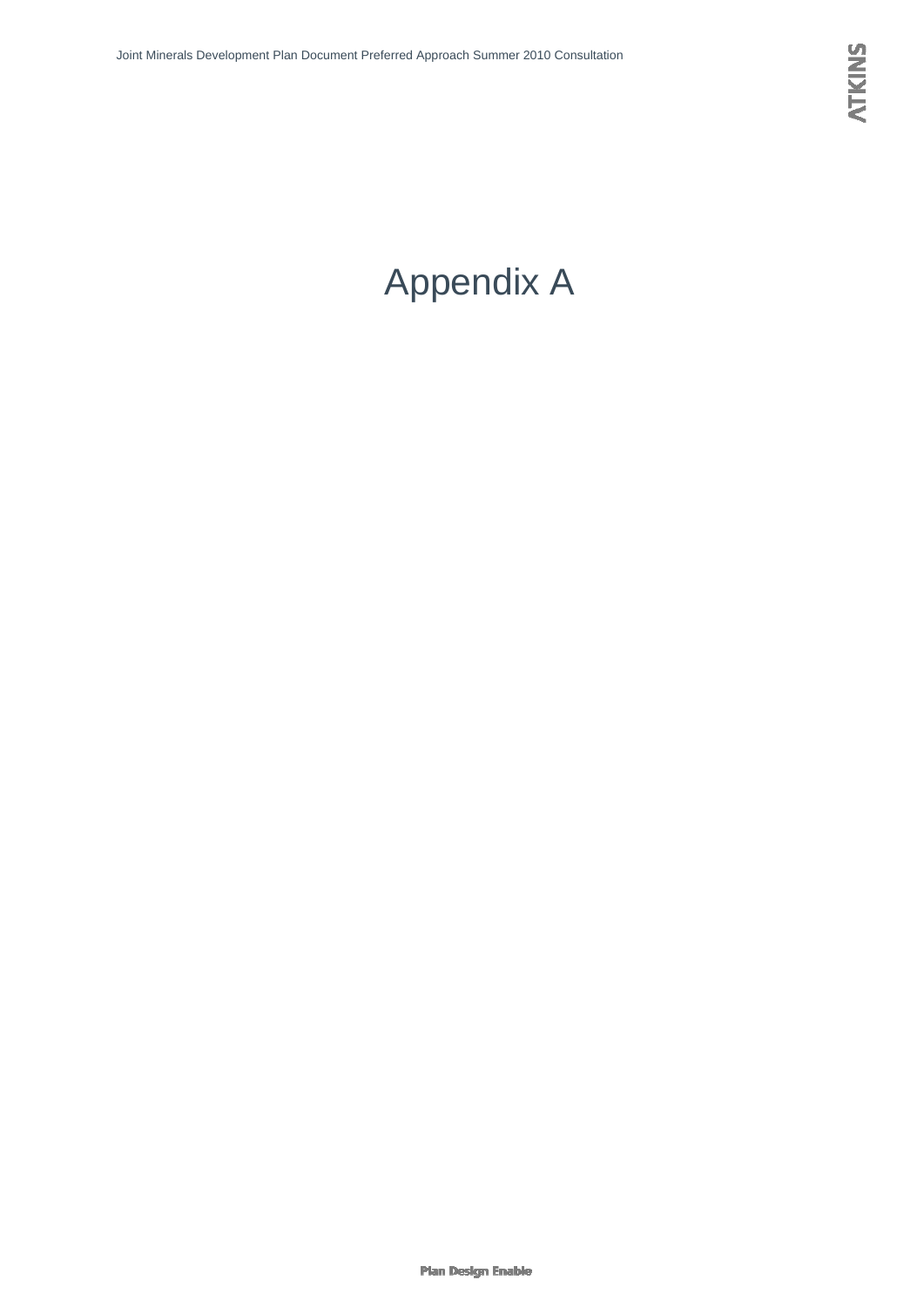## A.1 Site Assessments

### **Table A.1 - Candidate Preferred Areas for Sand and Gravel Working**

| <b>Location</b>                                                           | <b>Potential</b><br>Yield<br>(tonnes) | <b>Summary Review Comments</b>                                                                                                                                                                                                                                                                                                                                                                                                                                                                                                                                                                                                                                                                                                                                                                                                                                                                                                                                                                                                                                                                                                                                                                                                                                                                                                                                                                                                                                                                                                                                                                                                                                                                                                                                                                                                                                                            |
|---------------------------------------------------------------------------|---------------------------------------|-------------------------------------------------------------------------------------------------------------------------------------------------------------------------------------------------------------------------------------------------------------------------------------------------------------------------------------------------------------------------------------------------------------------------------------------------------------------------------------------------------------------------------------------------------------------------------------------------------------------------------------------------------------------------------------------------------------------------------------------------------------------------------------------------------------------------------------------------------------------------------------------------------------------------------------------------------------------------------------------------------------------------------------------------------------------------------------------------------------------------------------------------------------------------------------------------------------------------------------------------------------------------------------------------------------------------------------------------------------------------------------------------------------------------------------------------------------------------------------------------------------------------------------------------------------------------------------------------------------------------------------------------------------------------------------------------------------------------------------------------------------------------------------------------------------------------------------------------------------------------------------------|
| Willowcroft Farm,<br>Catwick<br><b>Site Ref</b><br><b>PA01</b>            | 675,000                               | The site forms a natural extension to the existing Little Catwick<br>Quarry, it comprises low lying flat farmland which is located<br>immediately to the North of the existing operation. The site formed<br>part of the Area of Search identified in the JLMP. The site has no<br>features of interest and is located approximately 150m to the West of<br>the village of Little Catwick therefore consideration may need to be<br>given to buffer zone, screening and landscaping. Vehicle movements<br>to the existing quarry are established with access to the A165 gained<br>via the existing quarry which has a modern and dedicated access.<br>The site is an extension to an existing operation; it appears to<br>represent a good mineral extraction opportunity.<br>On this basis it is recommended that site PA01 should be<br>identified as a candidate Preferred Area for Sand and Gravel<br><b>Working in the JMDPD.</b>                                                                                                                                                                                                                                                                                                                                                                                                                                                                                                                                                                                                                                                                                                                                                                                                                                                                                                                                                   |
| Dryham/ Plantation<br>Farms, North Cave<br><b>Site Ref</b><br><b>PA02</b> | 6,000,000                             | The site consists of low lying flat farmland surrounding Dryham Lane<br>Farm and Plantation Farm. The site is located to the west of a<br>previously restored site and to the north-west of an existing operation<br>which is divided by Newport Road. In part the site formed part of the<br>Area of Search identified in the JLMP, although the sand and gravel<br>has been shown to extend further to the west of the original AOS.<br>The site is also the subject of a planning application which has been<br>approved subject to the completion of a Section 106 agreement.<br>Access to the site would be gained from Crosslands Lane which lead<br>to Newport Road (B1230) which give direct access to the A63/M62.<br>The Newport Road site is worked out and is mainly restored, but an<br>extension immediately to the east of site was granted planning<br>permission in October 2005 (DC/04/06710). This extension uses<br>mobile processing plant. This plant would be used to work the site<br>with the existing static plant at the Newport Road site retained along<br>with the accompanying ancillary office and other uses. The<br>restoration of the Newport Road site has been undertaken to a very<br>high standard as an extension to the Yorkshire Wildlife Trust's North<br>Cave Wetlands Site. Overall, this site is well located in relation to<br>HA's existing operations and plant and represents a logical extension<br>to their current activities. The site has no features of interest and is<br>located outside of the village of North Cave. Vehicle movements to<br>the existing quarry are established. Overall the site appears to<br>represent a good mineral extraction opportunity.<br>On this basis it is recommended that site PA02 should be<br>identified as a candidate Preferred Area for Sand and Gravel<br><b>Working in the JMDPD.</b> |
| Preferred Areas,<br>North Cave                                            | Unknown                               | The JMLP identified two Preferred Areas of Sand and Gravel<br>Working, One North of Dryham Lane and one at the Mires<br>immediately South East of the A1230. Both sites have since been<br>granted pp and have now been worked out.<br>On this basis it is recommended that neither sites is eligible for<br>further consideration as candidate Preferred Area for Sand and<br><b>Gravel Working in the JMDPD.</b>                                                                                                                                                                                                                                                                                                                                                                                                                                                                                                                                                                                                                                                                                                                                                                                                                                                                                                                                                                                                                                                                                                                                                                                                                                                                                                                                                                                                                                                                        |
| <b>Little Catwick</b><br>Catwick                                          | Unknown                               | The JMLP identified this as one of two Preferred Areas of Sand and<br>Gravel Working in the Catwick and Brandesburton area. This site has<br>since been granted pp and is currently operational.                                                                                                                                                                                                                                                                                                                                                                                                                                                                                                                                                                                                                                                                                                                                                                                                                                                                                                                                                                                                                                                                                                                                                                                                                                                                                                                                                                                                                                                                                                                                                                                                                                                                                          |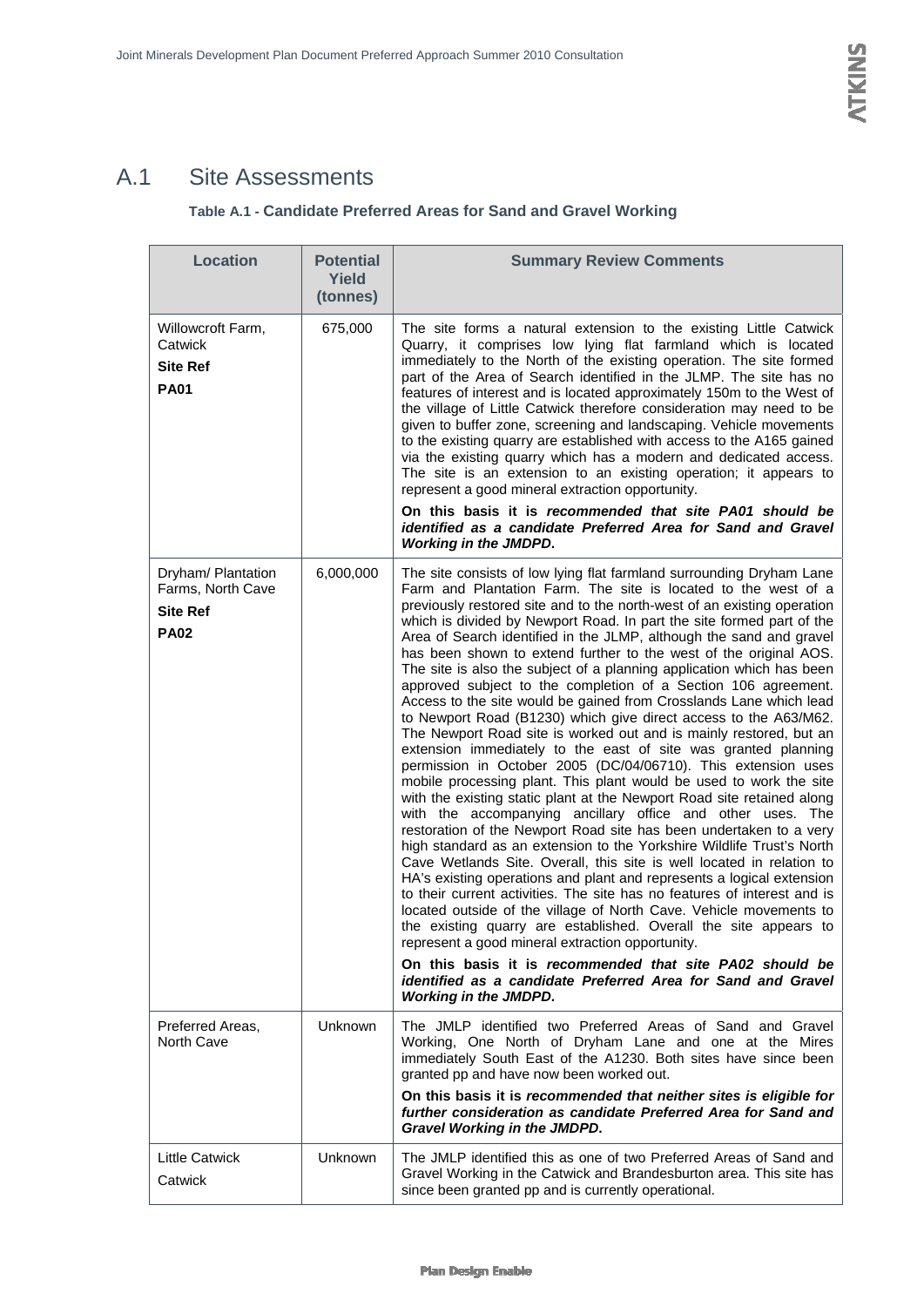| Location                            | <b>Potential</b><br>Yield<br>(tonnes) | <b>Summary Review Comments</b>                                                                                                                                                                                                                                                                                                                                                                                                                                                                                                                                                                                                                                                                                                                            |
|-------------------------------------|---------------------------------------|-----------------------------------------------------------------------------------------------------------------------------------------------------------------------------------------------------------------------------------------------------------------------------------------------------------------------------------------------------------------------------------------------------------------------------------------------------------------------------------------------------------------------------------------------------------------------------------------------------------------------------------------------------------------------------------------------------------------------------------------------------------|
|                                     |                                       | On this basis it is recommended that the site is no longer<br>eligible for consideration as a candidate Preferred Area for Sand<br>and Gravel Working in the JMDPD.                                                                                                                                                                                                                                                                                                                                                                                                                                                                                                                                                                                       |
| Lough Lands<br><b>Brandesburton</b> | <b>Unknown</b>                        | The site comprises of low lying flat agricultural land, which is bounded<br>to the North by a former sand and gravel quarry, the east by the<br>former Catwick Grange Landfill, the South by farm land and to the<br>West Leven Catch Water Drain with agricultural land beyond. The site<br>is located in an area rich with archaeology and within the indicative<br>tidal flood plain of the Leven Catch Water Drain, therefore, these<br>issues would have to be addressed prior to any extraction. There are<br>a number of issues such the proximity to the landfill and access which<br>need to be addressed before extraction could take place. There has<br>been no operator interest in this site, so deliverability would be very<br>uncertain. |
|                                     |                                       | It is therefore recommended that it should be <i>deleted as a</i><br>candidate Preferred Area for Sand and Gravel Working but the                                                                                                                                                                                                                                                                                                                                                                                                                                                                                                                                                                                                                         |

*area should remain within the Area of Search for Sand and* 

#### **Table A.2 - Candidate Areas of Search for Sand and Gravel Working**

*Gravel.*

| AOS.<br>The area of search for Leven and Brandsburton was<br>Leven<br>and<br><b>Brandesburton</b><br>established in the JMLP. It covers an area which has been<br>broadly drawn round the villages of Brandsburton, Catwick and<br><b>AOS01</b><br>Leven. This is an area where sand and gravel is known to<br>occur and where mineral working has occurred historically.<br>Any proposal for mineral working in this area should pay<br>attention to the site's proximity to the villages and be<br>accompanied with Habitats Regulations Assessment of the<br>environmental issues. If proposals are brought forward they<br>would need to give due consideration to hydrological issue,<br>where the sites are located in proximity to the Level Canal<br>SSSI, which is a situated to the West of Leven. The area is<br>likely to include areas of Best and Most Versatile land,<br>therefore any development proposal would need to consider<br>this issue. The Area of Search are affected by the 1 in 100<br>year indicative fluvial flood plain and 1 in 200 year indicative<br>floodplain associated with the main water courses Leven<br>Catchwater Drain, Bowlams Drain, Monk Dike, Fordyke<br>Stream and the Routh and Meaux Drain, therefore, the a flood<br>Risk Assessment would be required to accompany and<br>proposal. The locality is relatively rich in archaeological<br>required to accompany any planning submission.<br>High, medium and low pressure gas mains and associated | <b>Location</b> | <b>Potential</b><br>Yield<br>(tonnes) | <b>Summary Review Comments</b>                                                                                                                                                                                                                 |
|---------------------------------------------------------------------------------------------------------------------------------------------------------------------------------------------------------------------------------------------------------------------------------------------------------------------------------------------------------------------------------------------------------------------------------------------------------------------------------------------------------------------------------------------------------------------------------------------------------------------------------------------------------------------------------------------------------------------------------------------------------------------------------------------------------------------------------------------------------------------------------------------------------------------------------------------------------------------------------------------------------------------------------------------------------------------------------------------------------------------------------------------------------------------------------------------------------------------------------------------------------------------------------------------------------------------------------------------------------------------------------------------------------------------------------------------------------------------------------------------------------|-----------------|---------------------------------------|------------------------------------------------------------------------------------------------------------------------------------------------------------------------------------------------------------------------------------------------|
| network provider should be consulted at an early stage.                                                                                                                                                                                                                                                                                                                                                                                                                                                                                                                                                                                                                                                                                                                                                                                                                                                                                                                                                                                                                                                                                                                                                                                                                                                                                                                                                                                                                                                 |                 |                                       | remains therefore a full and detailed appraisal would be<br>plant have been identified in the area of search; therefore the<br>On this basis it is recommended that site AOS01 which<br>incorporates AOS01a & AOS01b should be identified as a |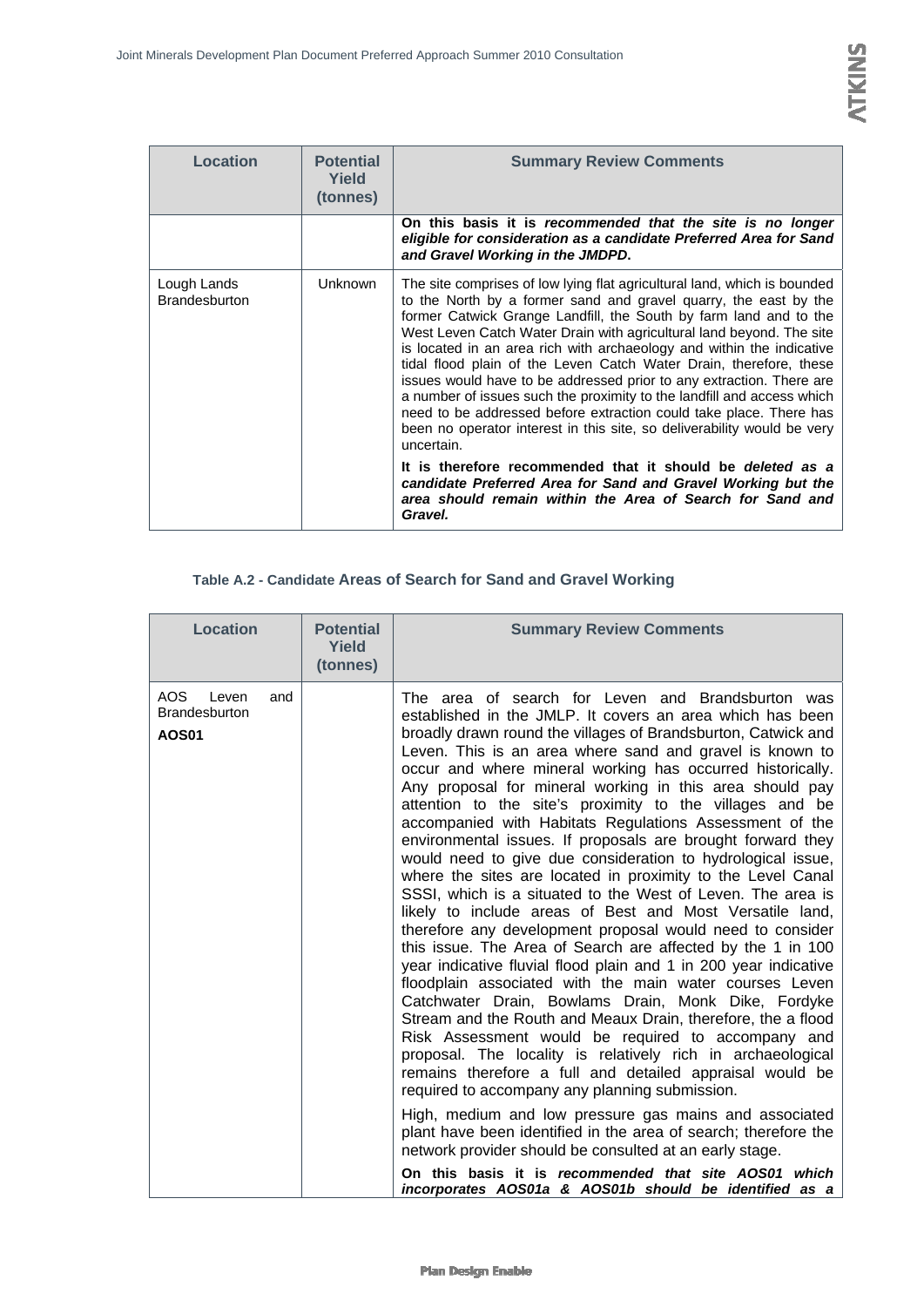| <b>Location</b>                                                                        | <b>Potential</b><br>Yield<br>(tonnes) | <b>Summary Review Comments</b>                                                                                                                                                                                                                                                                                                                                                                                                                                                                                                                                                                                                                                                                                                                                                                                                                                                                                                                                                                                                                                                                                                                                                                                                                                                                                                                                                                                                                                                                                                                                                                                                                                                                                                                                               |
|----------------------------------------------------------------------------------------|---------------------------------------|------------------------------------------------------------------------------------------------------------------------------------------------------------------------------------------------------------------------------------------------------------------------------------------------------------------------------------------------------------------------------------------------------------------------------------------------------------------------------------------------------------------------------------------------------------------------------------------------------------------------------------------------------------------------------------------------------------------------------------------------------------------------------------------------------------------------------------------------------------------------------------------------------------------------------------------------------------------------------------------------------------------------------------------------------------------------------------------------------------------------------------------------------------------------------------------------------------------------------------------------------------------------------------------------------------------------------------------------------------------------------------------------------------------------------------------------------------------------------------------------------------------------------------------------------------------------------------------------------------------------------------------------------------------------------------------------------------------------------------------------------------------------------|
|                                                                                        |                                       | candidate Area of Search for Sand and Gravel in the JMDPD.                                                                                                                                                                                                                                                                                                                                                                                                                                                                                                                                                                                                                                                                                                                                                                                                                                                                                                                                                                                                                                                                                                                                                                                                                                                                                                                                                                                                                                                                                                                                                                                                                                                                                                                   |
| Barff House Farm,<br><b>Brandesburton</b><br><b>Site Ref</b><br><b>AOS 01a</b>         | 850,000                               | The site comprises of undulating agricultural land located to the south<br>East of Brandesburton and extends to some 162ha. The nomination<br>is bisected by Hempholme Lane which runs in a North West-South<br>East through the site. The Northern parcel is generally surrounded by<br>farmland land, although approximate 135m to the north east of the<br>site is a residential development, to the east a golf course and fishing<br>ponds to the South. The Southern area is defined by the fishing<br>ponds along the northern boundary but is surrounded by agricultural<br>land on all other side, the nearest residential property is situated<br>approximately 130m to the west. A public right of way crosses the<br>southern site from Heigholme Lane which may require diversion. The<br>nominator indicated the site had been subject to limited trial pit<br>investigation but further investigation would be required                                                                                                                                                                                                                                                                                                                                                                                                                                                                                                                                                                                                                                                                                                                                                                                                                                       |
|                                                                                        |                                       | No formal proposal have been presented but given the location of the<br>site the site would be relatively remote to the main populations of<br>Leven and Brandesburton, However, a transport assessment would<br>be require to give consideration to effects of traffic on the surrounding<br>area. A flood risk assessment would be required to accompany any<br>planning submission as the southern area sits in the indicative<br>floodplain for the Burshill and Barff Drain which runs through the<br>nomination.                                                                                                                                                                                                                                                                                                                                                                                                                                                                                                                                                                                                                                                                                                                                                                                                                                                                                                                                                                                                                                                                                                                                                                                                                                                       |
|                                                                                        |                                       | The site formed part of the Catwick and Brandesburton Area of<br>Search identified in the JLMP, the nomination site extend beyond the<br>western extent of the North Western finger.                                                                                                                                                                                                                                                                                                                                                                                                                                                                                                                                                                                                                                                                                                                                                                                                                                                                                                                                                                                                                                                                                                                                                                                                                                                                                                                                                                                                                                                                                                                                                                                         |
|                                                                                        |                                       | On this basis it is recommended that site AOS01a should be<br>incorporated into a candidate Area of Search for Sand and<br>Gravel AOS1. It is proposed to extend the western boundary of<br>the JMLP Area of Search to reflect the proposed site.                                                                                                                                                                                                                                                                                                                                                                                                                                                                                                                                                                                                                                                                                                                                                                                                                                                                                                                                                                                                                                                                                                                                                                                                                                                                                                                                                                                                                                                                                                                            |
| Routh<br>Carrs<br>and<br>Monksbridge<br>Plantation, Routh<br><b>Site Ref</b><br>AOS01b | 900,000                               | The area which has been nominated is located a kilometre North East<br>of Routh and a kilometre South of the Leven. The site extends to<br>65ha and is predominantly surrounded by flat low lying farmland.<br>Other uses in proximity to the site are the former Routh Quarry which<br>has been restored to a holiday home development and Monkbridge<br>Plantation which are situated on the southern boundary, a Sewerage<br>Treatment Works which sit adjacent to the northern boundary. The<br>nearest residential property is Leven House located 200m to the East<br>of the site. The site is bisected by a number of drains Town Drain and<br>East Drain, Monks Drain, Cross Drain and a number of smaller drains<br>are located within the site, this will impact on the method of working<br>and have to be consider in the context of a large part of the site being<br>located in a Flood Risk Zone 3. Any development proposals will need<br>to give due consideration to the location which contains areas of Best<br>and Most Versatile Land and the former Routh Quarry's designation<br>as a RIGS and access. No site investigation have been carried out on<br>this site, although, the site is located next to a previous sand and<br>gravel and anecdotal evidence showing in the banks of the drain and<br>ploughed fields which suggests mineral is present. The operator<br>indicated consideration was being given to reworking the former<br>Routh Quarry tailing lagoons for the soft sand which was considered<br>mineral waste by the previous operator.<br>The site formed part of the Catwick and Brandsburton Area of Search<br>identified in the JLMP, the nomination site extend beyond the<br>northern extent of the South Western finger. |

**On this basis it is** *recommended that site AOS01b should be incorporated into a candidate Area of Search for Sand and Gravel AOS1***. It is proposed to extend the western boundary of**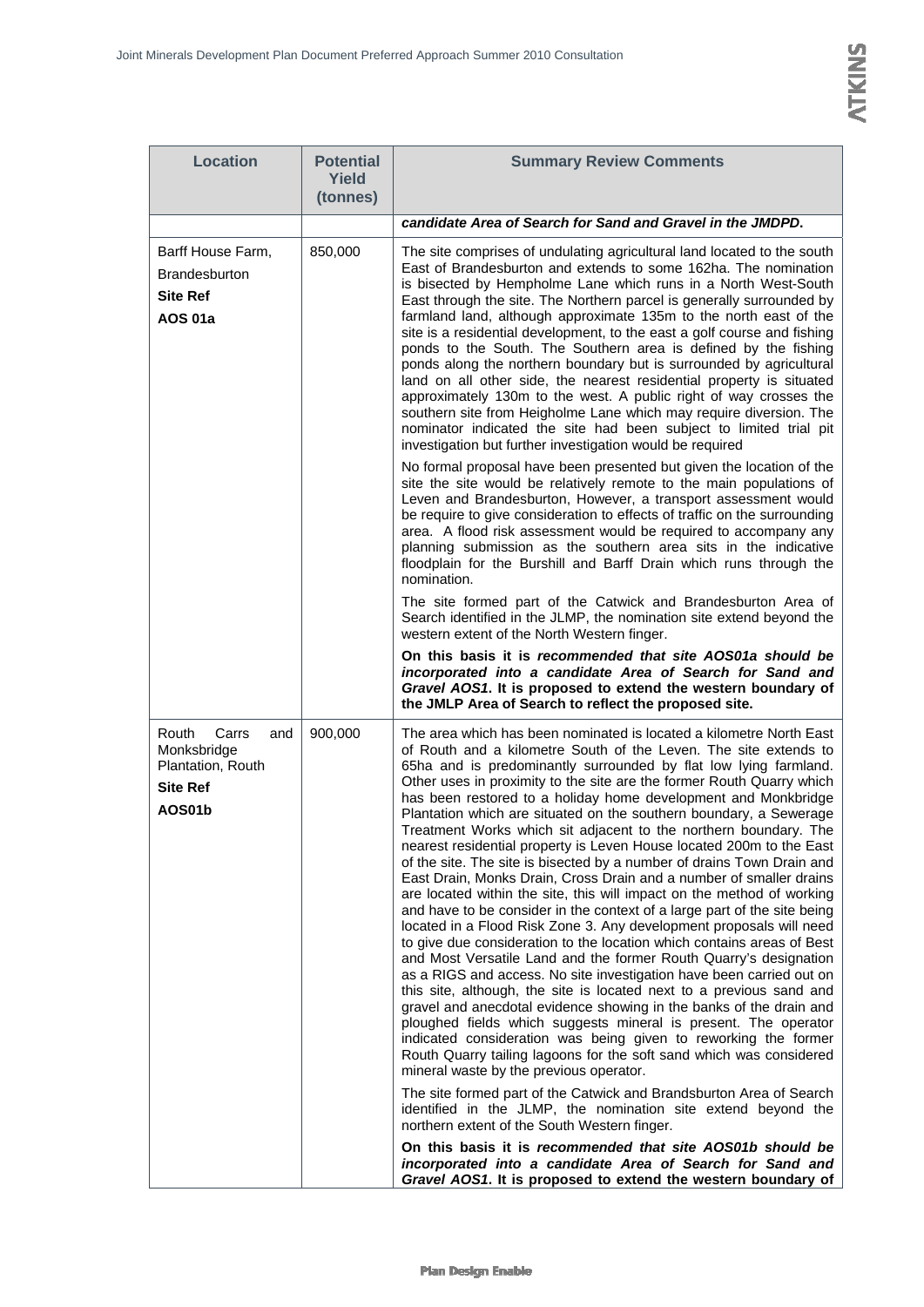| <b>Location</b>                              | <b>Potential</b><br>Yield | <b>Summary Review Comments</b>                                                                                                                                                                                                                                                                                                                                                                                                                                                                                                                                                                                                                                                                                                                                                                                                                                                                                                                                                                                                                                                                                                                                                                                                                                                                                            |
|----------------------------------------------|---------------------------|---------------------------------------------------------------------------------------------------------------------------------------------------------------------------------------------------------------------------------------------------------------------------------------------------------------------------------------------------------------------------------------------------------------------------------------------------------------------------------------------------------------------------------------------------------------------------------------------------------------------------------------------------------------------------------------------------------------------------------------------------------------------------------------------------------------------------------------------------------------------------------------------------------------------------------------------------------------------------------------------------------------------------------------------------------------------------------------------------------------------------------------------------------------------------------------------------------------------------------------------------------------------------------------------------------------------------|
|                                              | (tonnes)                  | the JMLP Area of Search to reflect the proposed site.                                                                                                                                                                                                                                                                                                                                                                                                                                                                                                                                                                                                                                                                                                                                                                                                                                                                                                                                                                                                                                                                                                                                                                                                                                                                     |
| AOS Gransmoor and<br>Lissett<br><b>AOS02</b> |                           | The area extends from Barmston on the coast north of Earl's<br>Dike, to the West round the villages of Gransmoor and Lissett<br>to Great Kelk which includes a number of existing and<br>historical mineral operations. The area is low lying and gently<br>undulating agricultural land which includes areas of Best and<br>Most Versatile Land, therefore, due regard should be given to<br>the potential landscape and visual impacts and minimising the<br>adverse affect of any proposal on agriculture. The area<br>includes some small and poorly aligned roads, therefore,<br>consideration should be given to the routing of HGV's and<br>effects of the proposals on the highway network. The area has<br>revealed archaeological evidence in past workings it is<br>considered likely to reveal further. Any proposal should be<br>accompanied by a full and detailed archaeological appraisal.<br>Any proposal for mineral working in this area should pay<br>attention to the site's proximity to the villages and be<br>accompanied with Habitats Regulations Assessment of the<br>environmental issues.<br>The site lies within the 1 in 100 year indicative fluvial flood<br>plain and 1 in 200 year indicative tidal floodplain associated<br>with the main water courses Barmston Sea Drain, Kelk Drain |
|                                              |                           | and of the North Sea, therefore, the a flood Risk Assessment<br>would be required to accompany any proposal.<br>A high pressure gas main has been identified in the area;<br>therefore the network provider should be consulted at an early<br>stage.<br>The area does not include any designated features of<br>environmental<br>significance,<br>although, the<br>River<br>Hull<br>Headwaters SSSI is located to the West of Great, any<br>proposal should demonstrate there are no adverse impacts on<br>the SSSI. In addition, there are some non designated features<br>including scattered woodland and the network of water<br>courses which would need to considered when drawing up<br>proposals<br>On this basis it is recommended that site AOS02 should be<br>identified as a candidate Area of Search for Sand and Gravel in<br>the JMDPD.                                                                                                                                                                                                                                                                                                                                                                                                                                                                   |
| AOS<br>North Cave<br>AOS03                   |                           | The area is located West of North Cave and comprises flat low<br>lying farm land which has a history of sand and gravel working.<br>The area is visible from the public highway and elevated areas<br>including the edge of the Yorkshire Wolds escarpment.<br>Consequently, consideration should be given to the landscape<br>and visual impact of any proposal, in terms of nearby road and<br>public vantage points. The locality has revealed archaeological<br>evidence in relation to past workings; a full and detailed<br>archaeological appraisal should accompany any proposals.<br>There are no sites designated for conservation interest<br>although local feature of interest may exist. Any proposal<br>should consider the impact of minerals development traffic on<br>the highway network. The Area of Search is affected by the 1<br>in 200 year indicative tidal floodplain, therefore, a flood Risk                                                                                                                                                                                                                                                                                                                                                                                                  |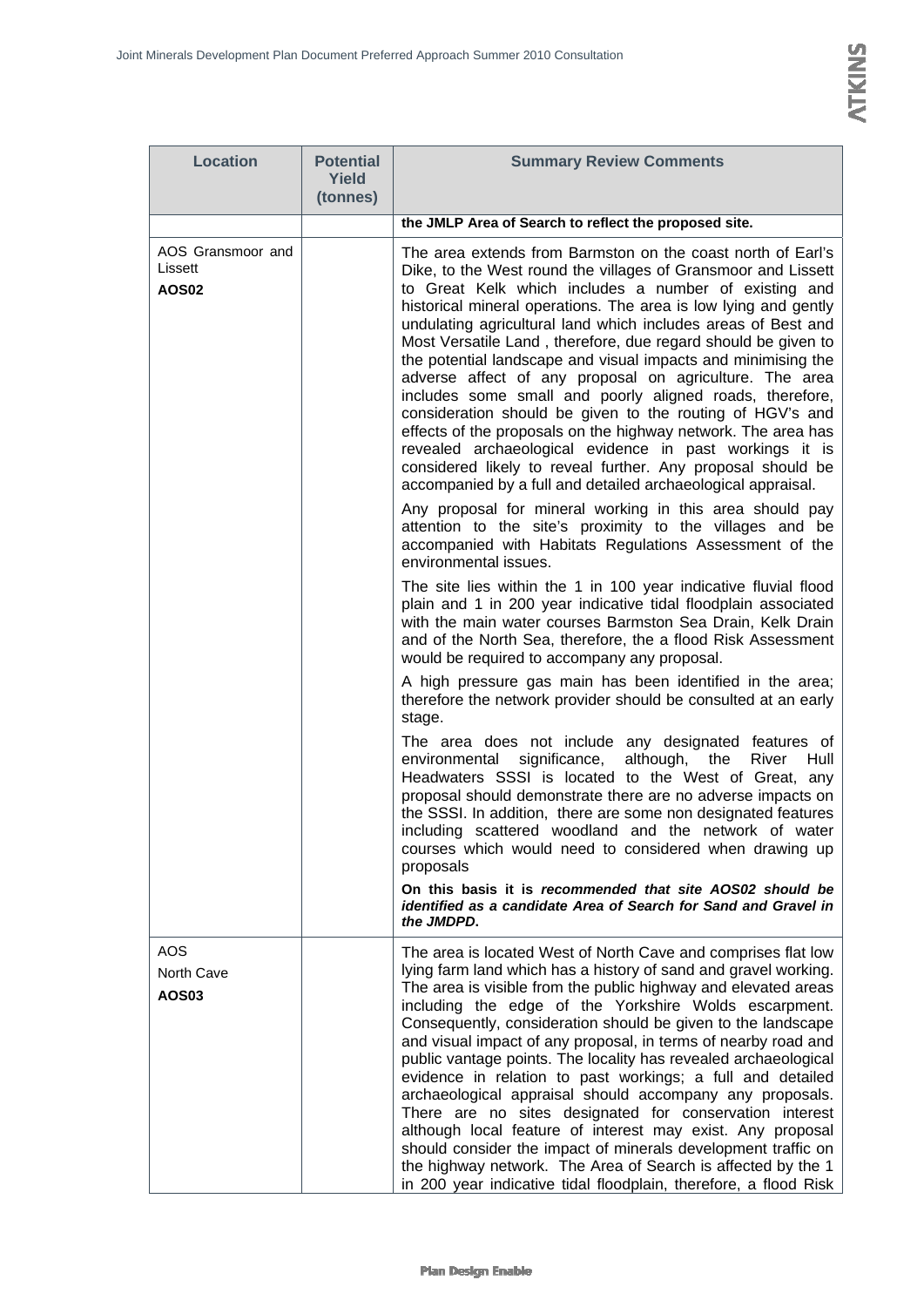| <b>Location</b>                                                  | <b>Potential</b><br><b>Yield</b><br>(tonnes) | <b>Summary Review Comments</b>                                                                                                                                                                                                                                                                                                                                                                                                                                                                                                                                                                                                                                                                                                                                                                                                                                                                                                                                                                                                                                                                                                                                                                                                                                                                                                                                                                                                                                                                                                                                                                                                                                                   |
|------------------------------------------------------------------|----------------------------------------------|----------------------------------------------------------------------------------------------------------------------------------------------------------------------------------------------------------------------------------------------------------------------------------------------------------------------------------------------------------------------------------------------------------------------------------------------------------------------------------------------------------------------------------------------------------------------------------------------------------------------------------------------------------------------------------------------------------------------------------------------------------------------------------------------------------------------------------------------------------------------------------------------------------------------------------------------------------------------------------------------------------------------------------------------------------------------------------------------------------------------------------------------------------------------------------------------------------------------------------------------------------------------------------------------------------------------------------------------------------------------------------------------------------------------------------------------------------------------------------------------------------------------------------------------------------------------------------------------------------------------------------------------------------------------------------|
|                                                                  |                                              | Assessment would be required to accompany and proposal.                                                                                                                                                                                                                                                                                                                                                                                                                                                                                                                                                                                                                                                                                                                                                                                                                                                                                                                                                                                                                                                                                                                                                                                                                                                                                                                                                                                                                                                                                                                                                                                                                          |
|                                                                  |                                              | A low pressure gas main has been identified in the area of<br>search; therefore the network provider should be consulted at<br>an early stage.                                                                                                                                                                                                                                                                                                                                                                                                                                                                                                                                                                                                                                                                                                                                                                                                                                                                                                                                                                                                                                                                                                                                                                                                                                                                                                                                                                                                                                                                                                                                   |
|                                                                  |                                              | On this basis it is recommended that this site and AOS03a<br>should be identified as a candidate Area of Search for Sand and<br>Gravel in the JMDPD as AOS03.                                                                                                                                                                                                                                                                                                                                                                                                                                                                                                                                                                                                                                                                                                                                                                                                                                                                                                                                                                                                                                                                                                                                                                                                                                                                                                                                                                                                                                                                                                                    |
| Common<br>Lane,<br>Newport<br><b>Site Ref</b><br><b>AOS 03a</b>  | 3,400,000                                    | The nominated site 49ha and comprises generally flat agricultural<br>fields site with an estimated reserve of approximately 4 million tonnes<br>(3.4 million marketable). The area is located to the south of the<br>junction of the where the M62 becomes the A63. The site access<br>would be via Common Lane which joins the B1230 at Junction 38,<br>therefore, the site has excellent links to both the trunk road and<br>motorway network. The nominated area site is separated from the<br>restored sections of the Newport Road quarry by the A63. There are<br>a number of properties along Common Lane including industrial units<br>and residential properties. In order to avoid vehicle movements past<br>the residential properties on Common Lane, access into the site from<br>Common Lane would need to be taken across a field adjacent to the<br>A63. This would ensure that vehicles would not pass any residential<br>properties directly, with the exception of New Farm which is set back<br>from the road frontage. It is anticipated that the site could be restored<br>to nature conservation/fishing uses. Mobile plant would be used on<br>the site. Overall, it is considered that subject to the outcome of a<br>detailed Environmental Assessment, the site represents a reasonable<br>mineral extraction site with good links to the road network and limited<br>surrounding built development. The site also has good links to the<br>operator's existing and other proposed operations.<br>On this basis it is recommended that this site be identified as a<br>candidate Area of Search for Sand and Gravel in the JMDPD as<br>part of AOSO3. |
| Preston<br>Road,<br>Sproatley<br><b>Site Ref</b><br><b>AOS04</b> | 800,000                                      | The nominated site comprises farmland situated adjacent to the<br>B1240 approximately 500m south of Sproatley village. The southern<br>part of the site is identified as a Mineral Consultation Area in the<br>Holderness Local Plan. The nomination extends to 14ha, although<br>part of the site may have been sterilised by the recent installation of a<br>new high pressure gas main. The site located on the northern side a<br>of small valley feature, the nominated are falls gently toward Wyton<br>Drain which is located approximately 200m to the South of the site,<br>the topography then begins to rise beyond Field Cottage which is the<br>nearest residential property. A public footpath crosses the northern<br>part of the site. Normal formal operational plans have been put<br>forward but the operator indicated the site would be worked as a<br>satellite site and mineral processing would occur at a site with fixed<br>plant in the Catwick area. The site would require the construction of a<br>new access onto the B1240 and given the nature of the topography<br>consideration would need to be given to the screening and<br>landscaping. The site is situated in a location containing areas of Best<br>and Most Versatile Land there any development proposal should<br>consider this issue.<br>On this basis it is recommended that site AOS04 should be<br>identified as a candidate Area of Search for Sand and Gravel in<br>the JMDPD.                                                                                                                                                                                                |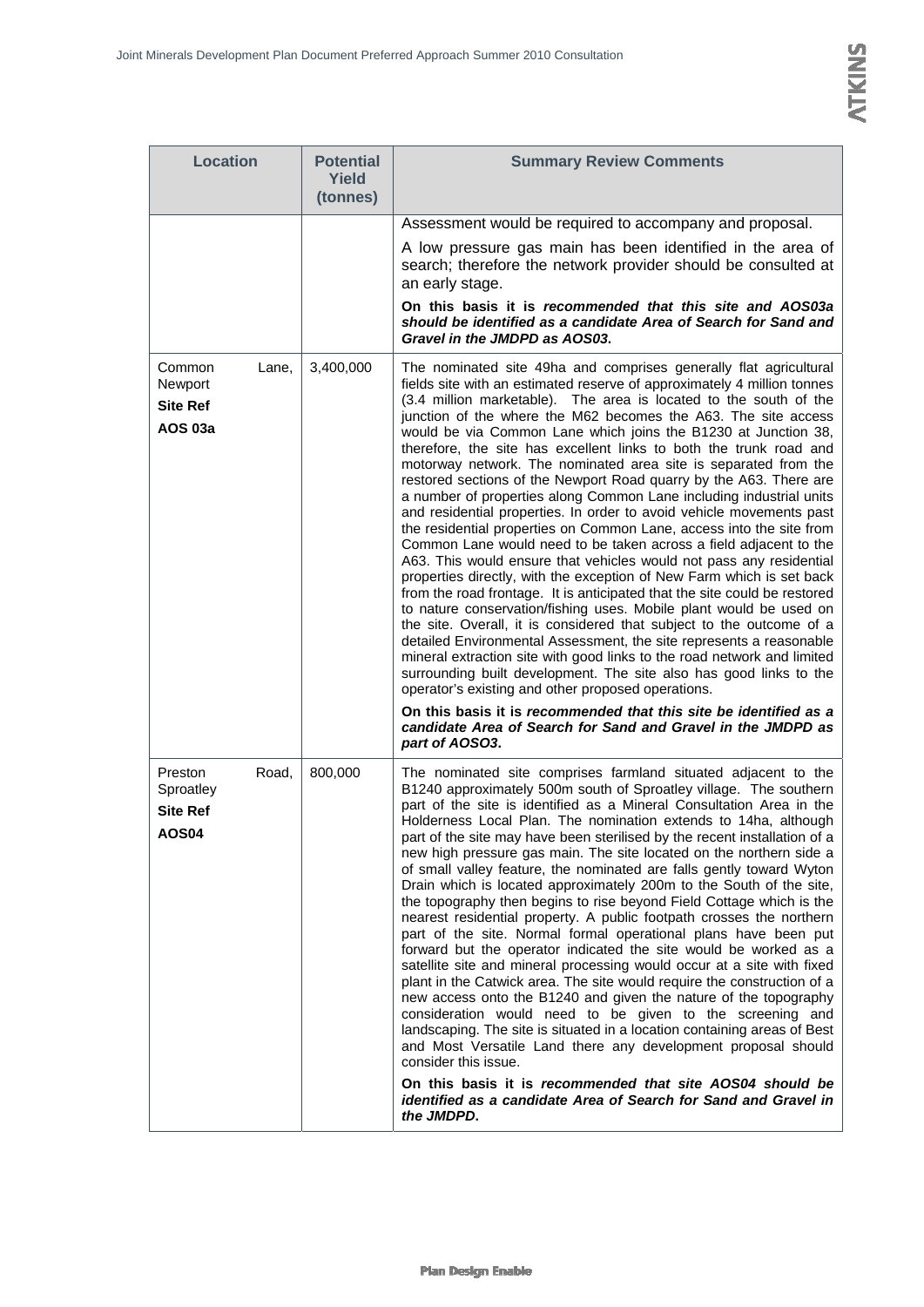| <b>Location</b>                                                                                | <b>Potential</b><br>Yield<br>(tonnes) | <b>Summary Review Comments</b>                                                                                                                                                                                                                                                                                                                                                                                                                                                                                                                                                                                                                                                                                                                                                                                                                                                                                                                                                                                                                                                                                                                                                                                                                                                                                                                                                                                                                                                                             |
|------------------------------------------------------------------------------------------------|---------------------------------------|------------------------------------------------------------------------------------------------------------------------------------------------------------------------------------------------------------------------------------------------------------------------------------------------------------------------------------------------------------------------------------------------------------------------------------------------------------------------------------------------------------------------------------------------------------------------------------------------------------------------------------------------------------------------------------------------------------------------------------------------------------------------------------------------------------------------------------------------------------------------------------------------------------------------------------------------------------------------------------------------------------------------------------------------------------------------------------------------------------------------------------------------------------------------------------------------------------------------------------------------------------------------------------------------------------------------------------------------------------------------------------------------------------------------------------------------------------------------------------------------------------|
| Land at Pollington,<br><b>Site Ref</b><br>AOSO8                                                |                                       | The Area of Search predominantly lies to the south of Heck and<br>Pollington Lane and largely comprises largely the partially extracted<br>Pollington Block Work Sand Pit and the partially extracted and in-filled<br>Pollington Quarry which extends to approximately 22ha. The site is<br>located to the north west of Pollington Village with industrial and<br>commercial development to the north and west of the area. The<br>topography falls gently toward New Fleet and Drain North which is<br>situated to the south of the area. Historically a large screening bund<br>has been formed on the southern boundary of the former mineral<br>workings. Given the nature of the topography consideration would<br>need to be given to the screening and landscaping especially to the<br>north of the site. The site is located to the north of the Flood Risk<br>Area. The former mineral workings both have access points onto<br>Heck and Pollington Lane, subject to the nature of any proposals<br>brought forward, careful consideration would need to be given to the<br>adequacy of the site access points which may require upgrading<br>works. The site is situated in a location containing areas of Best and<br>Most Versatile Land, however, much of the Area of Search has<br>previously been disturbed.<br>On this basis it is recommended that site AOS08 should be                                                                                                                |
|                                                                                                |                                       | identified as a candidate Area of Search for Sand and Gravel in<br>the JMDPD.                                                                                                                                                                                                                                                                                                                                                                                                                                                                                                                                                                                                                                                                                                                                                                                                                                                                                                                                                                                                                                                                                                                                                                                                                                                                                                                                                                                                                              |
| Pollington<br>Quarry,<br>Pollington<br><b>Site Ref</b><br>AOS08a                               |                                       | The nominated site lies to the south of Heck and Pollington Lane and<br>largely comprises a partially extracted and partially in filled mineral<br>workings which extends to approximately 6.5ha. The site is located to<br>the north west of Pollington Village, with a water works, woodland and<br>an industrial allocation to the north of the site To the west of the site is<br>the Pollington Block Works Sand Pit . The site remains un-restored<br>with an area on the northern boundary which has been subject to<br>infill, an area on the west of the site which has been extracted to a<br>low level and an area to the south east which has been partially<br>extracted. The site is generally well screened with mature trees and<br>shrubs along the northern, eastern and southern boundaries. The site<br>is located to the north of the Flood Risk Area. The former mineral<br>working has an unmade access points onto Heck and Pollington<br>Lane, subject to the nature of any proposals brought forward, careful<br>consideration would need to be given to the adequacy of the site<br>access points which may require upgrading works. The site is<br>situated in a location containing areas of Best and Most Versatile<br>Land, however, much of the site has previously been disturbed.<br>On this basis it is recommended that part of the site is<br>incorporated within AOS08 which should be identified as a<br>candidate Area of Search for Sand and Gravel in the JMDPD. |
| Pollington<br><b>Block</b><br>Works<br>Sand<br>Pit,<br>Pollington<br><b>Site Ref</b><br>AOS08b |                                       | The nominated site lies to the south of Heck and Pollington Lane and<br>largely comprises a partially extracted mineral working which extends<br>to approximately 11.5ha. The site is located to the north west of<br>Pollington Village, Village with industrial and commercial development<br>to the north and west of the site. To the east of the site is the<br>Pollington Quarry. The site has been partially extracted to a low level<br>and remains un-restored, with a large screening bund forming the<br>southern boundary of the site. Given the nature of the topography<br>consideration would need to be given to the screening and<br>landscaping especially to the north and east of the site. The site is<br>located to the north of the Flood Risk Area. The existing block works<br>has several access points to Heck and Pollington Lane, subject to the<br>nature of any proposals brought forward, careful consideration would<br>need to be given to the adequacy of the site access points which may<br>require upgrading works. The site is situated in a location containing                                                                                                                                                                                                                                                                                                                                                                                                    |

areas of Best and Most Versatile Land, however, much of the site has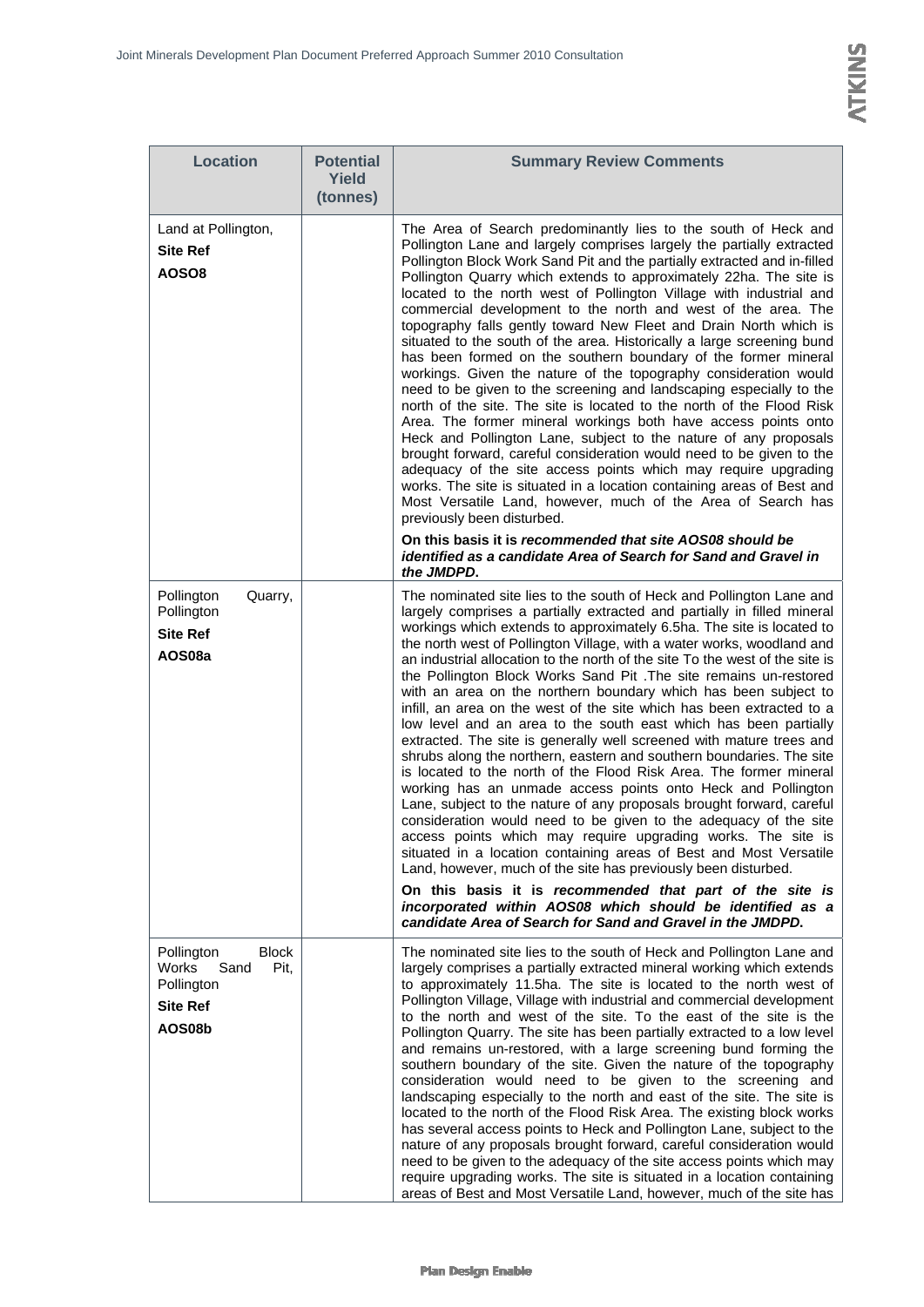| Location | <b>Potential</b><br>Yield<br>(tonnes) | <b>Summary Review Comments</b>                                                                                                                                                                                    |
|----------|---------------------------------------|-------------------------------------------------------------------------------------------------------------------------------------------------------------------------------------------------------------------|
|          |                                       | previously been disturbed.<br>On this basis it is recommended that part of the site is<br>incorporated within AOS08 which should be identified as a<br>candidate Area of Search for Sand and Gravel in the JMDPD. |

#### **Table A.3 - Candidate Areas of Search for Crushed Rock Working**

| <b>Location</b>                                                       | <b>Potential</b><br>Yield<br>(tonnes) | <b>Summary Review Comments</b>                                                                                                                                                                                                                                                                                                                                                                                                                                                                                                                                                                                                                                                                                                                                                                                                                                                                                                                                                                                                                                                                                                                                                                                                                                                                                                                                                                             |
|-----------------------------------------------------------------------|---------------------------------------|------------------------------------------------------------------------------------------------------------------------------------------------------------------------------------------------------------------------------------------------------------------------------------------------------------------------------------------------------------------------------------------------------------------------------------------------------------------------------------------------------------------------------------------------------------------------------------------------------------------------------------------------------------------------------------------------------------------------------------------------------------------------------------------------------------------------------------------------------------------------------------------------------------------------------------------------------------------------------------------------------------------------------------------------------------------------------------------------------------------------------------------------------------------------------------------------------------------------------------------------------------------------------------------------------------------------------------------------------------------------------------------------------------|
| <b>Greenwick Quarry</b><br>Huggate<br><b>Site Ref</b><br><b>AOS05</b> | Unknown                               | This area closely relates to the existing operation at Greenwick<br>Quarry, which is situated at the head of Greenwick Dale. It is<br>anticipated that any prospective enquiries for mineral extraction would<br>relate to the existing quarry operation. The area is situated a sort<br>distance to the south of the A166 in an upland agricultural setting with<br>coniferous plantation in the numerous dales in the vicinity. The area<br>sits within the Wold Area of Landscape Protection, a locality which<br>hosts a number of known archaeological features and it is located in<br>close proximity to Millington Wood and pastures SSSI. The chalk<br>underlying the area is an aquifer which provides a public drinking<br>water supply to the local area. In addition, the routing of vehicles will<br>have to be considered to ensure quarry traffic routes avoid the villages<br>of Huggate and Millington.<br>While the area sits within a sensitive environment, it is considered, an<br>extension to the existing quarry could be accommodated without an<br>unacceptable adverse environmental impact. However, any planning<br>submission should be accompanied by the habitats regulation<br>assessment of the above to demonstrate the proposals will not have<br>an unacceptable adverse impact on the locality.                                                                     |
|                                                                       |                                       | On this basis it is recommended that site AOS05 should be<br>retained as part of the candidate Area of Search for Crushed<br>Rock Working in the JMDPD.                                                                                                                                                                                                                                                                                                                                                                                                                                                                                                                                                                                                                                                                                                                                                                                                                                                                                                                                                                                                                                                                                                                                                                                                                                                    |
| Greenwick Quarry,<br>Huggate<br><b>Site Ref</b><br>AOS05a             | 5,000,000                             | The site which has been put forward is farmland which extends to<br>2.5ha and forms an extension to adjacent Greenwick Quarry. The<br>proposed extension would be accessed through the existing operation<br>which lies approximate 0.5 km south of the A166. The nomination lies<br>within the existing Area of Search for Hard rock which is identified in<br>the JMLP but recognised to be situated in a sensitive environmental<br>setting. The proposed extension area is located in the Wolds Area of<br>Landscape Protection, Millington wood & Pastures SSSI is situated<br>approximately 160m to the North East, there are a number of<br>archaeological features in the vicinity of the site including Callis Wold<br>Farm, Millington & Huggate Wolds, Lillington Lings, Stable Plantation,<br>and Round Barrow. The aquifer underlying the site provides a public<br>drinking water supply to a nearby village. The near residential property<br>is approximately 250m to the east of the site. The nominee has<br>indicated the area has not been the subject to site investigation or put<br>forward any formal scheme of working.<br>Any development proposals would have to be considered in the<br>context of these constraints and a detailed assessment of the potential<br>impacts of the scheme should be undertaken.<br>Site AOS05a forms part of AOS05 which it is recommended that |
|                                                                       |                                       | should be retained as part of the candidate Area of Search for<br><b>Crushed Rock Working in the JMDPD.</b>                                                                                                                                                                                                                                                                                                                                                                                                                                                                                                                                                                                                                                                                                                                                                                                                                                                                                                                                                                                                                                                                                                                                                                                                                                                                                                |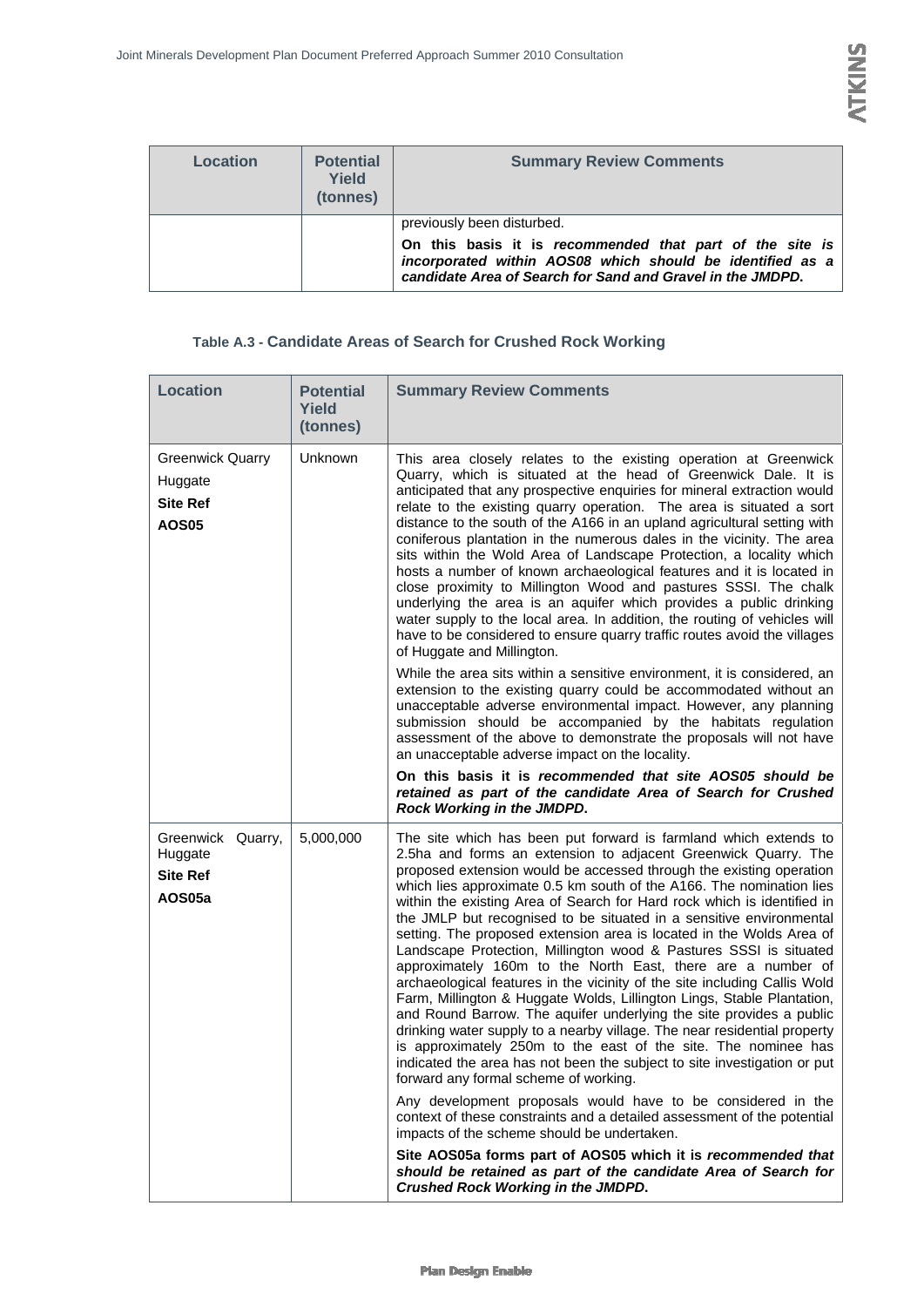| <b>Location</b>                                                                            | <b>Potential</b><br><b>Yield</b><br>(tonnes) | <b>Summary Review Comments</b>                                                                                                                                                                                                                                                                                                                                                                                                                                                                                                                                                                                                                                                                                                                                                                                                                                                                                                                                                                                                                                |
|--------------------------------------------------------------------------------------------|----------------------------------------------|---------------------------------------------------------------------------------------------------------------------------------------------------------------------------------------------------------------------------------------------------------------------------------------------------------------------------------------------------------------------------------------------------------------------------------------------------------------------------------------------------------------------------------------------------------------------------------------------------------------------------------------------------------------------------------------------------------------------------------------------------------------------------------------------------------------------------------------------------------------------------------------------------------------------------------------------------------------------------------------------------------------------------------------------------------------|
| Swinescaif Quarry<br>Riplingham<br>and<br>Quarry<br>South Cave<br>Site Ref<br><b>AOS06</b> | Unknown                                      | This is an area closely surrounding to the existing Chalk Quarry at<br>Swinescaif located approximately 500m North East of South Cave. It is<br>anticipated that any prospective enquiries for mineral extraction would<br>relate to the extension of existing quarry operation. The site is located<br>in on western flank of a small hill, in Little Wold Plantation. The AOS is<br>situated in an Area of Great Landscape Value therefore the landscape<br>and visual impacts of any proposals for mineral working would have to<br>be considered. The area does not affect any designated site of nature<br>conservation interest although any proposal should consider the<br>possibility of localised features.                                                                                                                                                                                                                                                                                                                                         |
|                                                                                            |                                              | Traffic and highway issue will be an important consideration of any<br>proposals, as significant increases in quarry traffic could have a<br>detriment affect on the amenity of nearby settlements.                                                                                                                                                                                                                                                                                                                                                                                                                                                                                                                                                                                                                                                                                                                                                                                                                                                           |
|                                                                                            |                                              | On this basis it is recommended that site AOS06 should be<br>retained as a candidate Area of Search for Crushed Rock<br>Working in the JMDPD and given the close geographic<br>relationship of AOS06 and AOS06a<br>Is recommended that<br>AOS06a is included as part of AOS06.                                                                                                                                                                                                                                                                                                                                                                                                                                                                                                                                                                                                                                                                                                                                                                                |
| Riplingham Quarry,<br>Riplingham<br><b>Site Ref</b><br>AOS06a                              | 2,500,000                                    | The nominated areas extend to approximately 2.4ha and forms an<br>extension to the exist operation at Riplingham Quarry which produces<br>chalk and the resultant voids are back filled with inert waste. The site<br>is located in a small valley feature which runs from the north east to<br>the south west the nearest residential property is Low Hunsley Cottage<br>is situated approximately 400m to the north east. The site is located in<br>the Wolds Area of Landscape Protection in the East Yorkshire BC<br>Local Plan.<br>The existing operations are accessed via a long track, from Brick Dyke<br>Lane. The workings are not visible from the access point or views from                                                                                                                                                                                                                                                                                                                                                                      |
|                                                                                            |                                              | the south. Only limited, glimpsed views of the site can be seen from<br>the south-west (Swinescaif Road). An application to extend the quarry<br>was refused on the basis of visual impact, in particular views of the<br>site from the north and north-east. Since that refusal, the operator has<br>placed screening mounds along the northern boundaries of the<br>site/proposed extension area with tree planting on top. This is starting<br>to create a good screening bund and it is anticipated that with a few<br>more years of growth to mature trees, the planting will provide a good<br>screen to the site ensuring that views of the site from the north and<br>north east (in particular Brick Dyke Lane) are limited. The existing<br>quarry is being restored in accordance with a scheme designed by the<br>Yorkshire Wildlife Trust; this scheme would be extended into the<br>extension area. The operator employs some 50 people is keen to<br>secure an extension to operation now that the existing reserves are<br>becoming depleted. |
|                                                                                            |                                              | It is considered that the extension of the site to the north/north-east of<br>the existing quarry would, subject to a detailed Environmental<br>Assessment and the continued development of the site screening, be<br>acceptable in principle.                                                                                                                                                                                                                                                                                                                                                                                                                                                                                                                                                                                                                                                                                                                                                                                                                |
|                                                                                            |                                              | On this basis it is proposed that site AOS06a should be identified<br>as a candidate Area of Search for Crushed Rock Working in the<br>JMDPD.                                                                                                                                                                                                                                                                                                                                                                                                                                                                                                                                                                                                                                                                                                                                                                                                                                                                                                                 |
| Castle Farm and<br>Drewton<br>Farm,<br>North Cave<br><b>Site Ref</b><br><b>AOS07</b>       | 7,500,000                                    | The nomination extends to some 100ha of land bearing Oolitic<br>Limestone. The site is located North East of North Cave on the<br>escarpment of the Wolds and comprises mainly agricultural fields is<br>undulating, with the land rising from the south-east to the north-west.<br>The land continues to rise to the north east of the site resulting in the<br>site being highly visible from the surrounding area. The B1230 Wold<br>Hill runs through centre of the site, dividing the site into 2. Castle and                                                                                                                                                                                                                                                                                                                                                                                                                                                                                                                                            |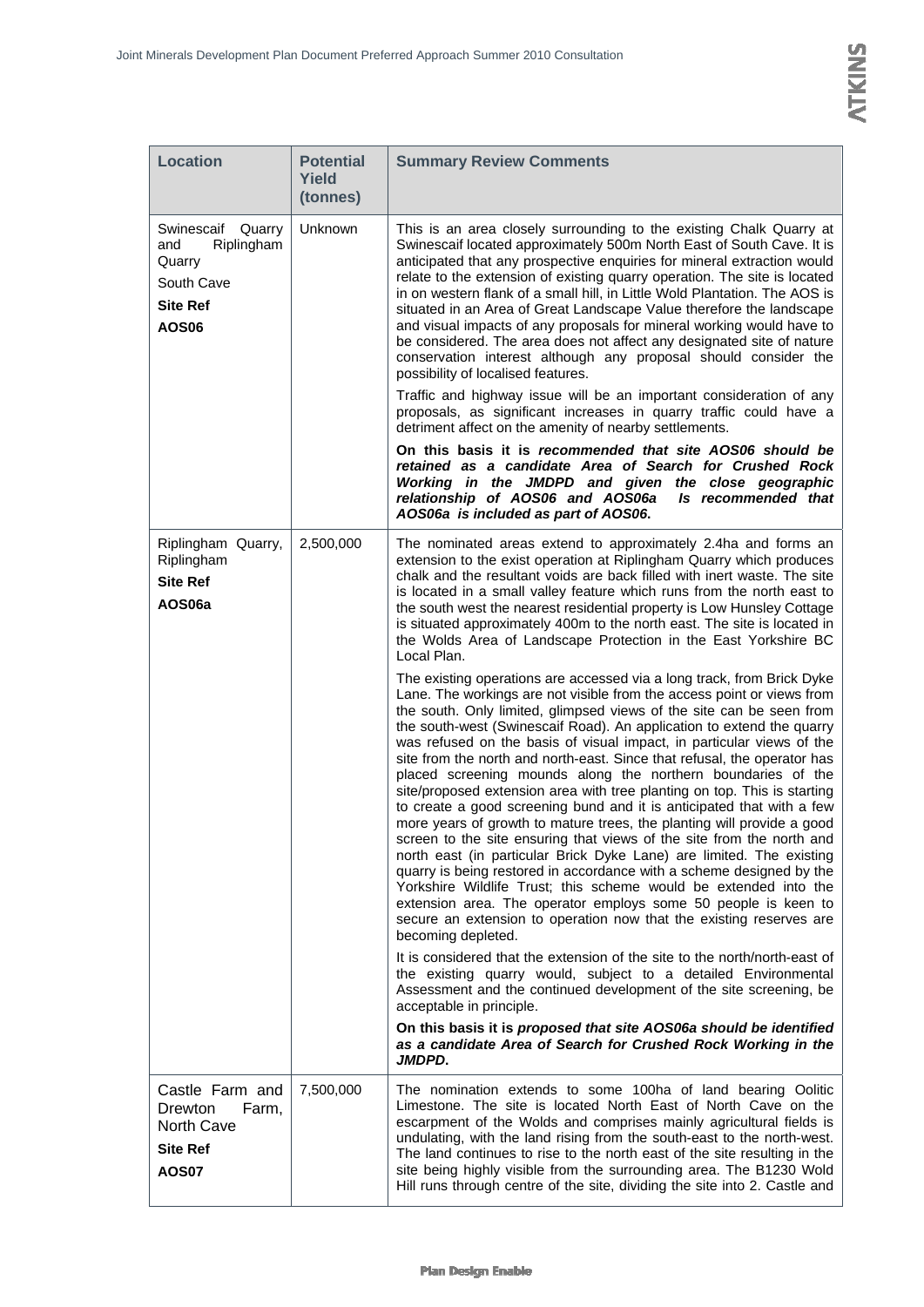| Location | <b>Potential</b><br>Yield<br>(tonnes) | <b>Summary Review Comments</b>                                                                                                                                                                                                                                                                                                                                                                                                                                                                                                                                                                                                                                                                                                                                               |
|----------|---------------------------------------|------------------------------------------------------------------------------------------------------------------------------------------------------------------------------------------------------------------------------------------------------------------------------------------------------------------------------------------------------------------------------------------------------------------------------------------------------------------------------------------------------------------------------------------------------------------------------------------------------------------------------------------------------------------------------------------------------------------------------------------------------------------------------|
|          |                                       | Drewton Farms are located within the nominated area. The site is<br>situated in the Wolds Area of Landscape Protection and the southern<br>corner of the site lies within a Mineral Consultation Area in the East<br>Yorkshire BC Local Plan. Three public Rights of Way have been<br>identified within the site, these may need diverting. Any development<br>proposals should consider that the agricultural land in the locality<br>contains areas of Best and Most Versatile Land and the potential<br>effects of the SSSI which situated approximately 900m to the east.<br>The nominated site is likely to need new access points, the site would<br>access the strategic road network via the B1230 Wold Hill which<br>meets the A1034 to the North East of the site. |
|          |                                       | The site has been the subject to intrusive investigation but no<br>operational proposals have been formulated. The operator considers<br>that this site would be suitable for extraction in the long term and<br>recognises that due to the landscape and visual implications of the<br>site, significant screen planting would need to be planted and left to<br>mature over a long period of time.                                                                                                                                                                                                                                                                                                                                                                         |
|          |                                       | Overall, it is considered that this site is unlikely to be suitable for<br>mineral extraction in the short to medium term and therefore should<br>only be considered at a much later time. Furthermore, given the scale<br>of the resource and the level of the proposed land bank consideration<br>should be given to the phased release of the reserves.                                                                                                                                                                                                                                                                                                                                                                                                                   |
|          |                                       | On this basis it is proposed that site AOS07 should be identified<br>as a candidate Area of Search for Crushed Rock Working in the<br>JMDPD. However, it should be recognised that this site is unlikely<br>to come forward until advanced screening planting has been<br>established and the acceptability reviewed.                                                                                                                                                                                                                                                                                                                                                                                                                                                        |